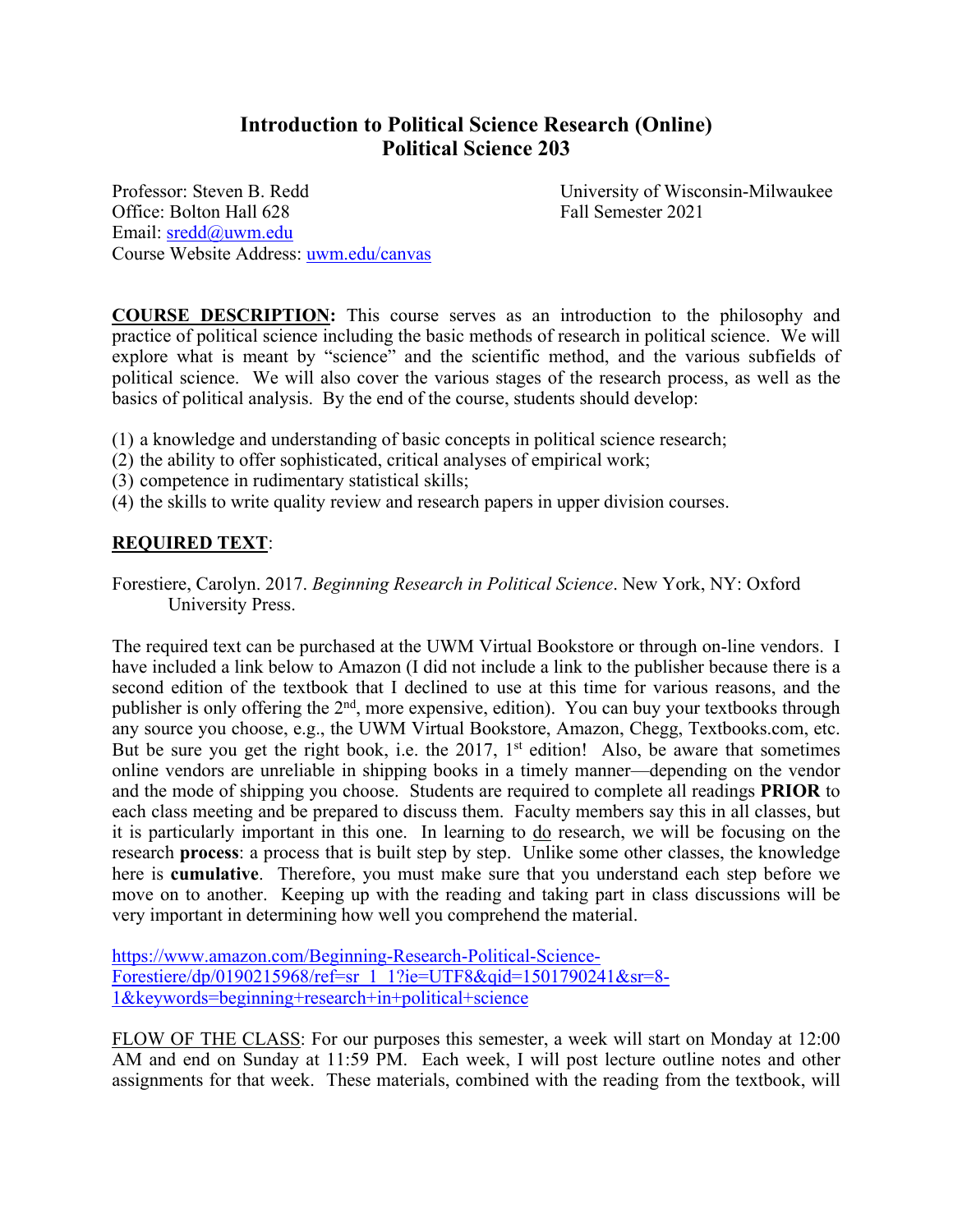constitute the materials for that week. For the week when you are taking an exam, I will temporarily take down the lecture notes from the course web site.

All the material for this course will be delivered asynchronously in Canvas, meaning that you do not have to be online to access the relevant information. However, I may also conduct synchronous meetings in which I will elaborate on important points and answer questions using Zoom in Canvas. Several weeks into the semester I will notify everyone concerning dates and times for these synchronous meetings. However, you do not necessarily need to attend "live," i.e., synchronous sessions because they will be audio-visually recorded for students who are unable to attend at the scheduled time. Students who participate with their camera engaged or who utilize a profile image are agreeing to have their audio/video or image recorded. Likewise, students who un-mute during class and participate orally are agreeing to have their voices recorded.

GRADES**:** Your grade will be based on four components: two exams, one paper, and 10 homework exercises. The calculation of your grade will be determined as follows:

#### MIDTERM EXAM: 25% (**Wednesday-Thursday, October 20, 12:00 am – October 21, 11:59 pm, Available online via Canvas**)

FINAL EXAM: 35% (**Friday-Saturday, December 17, 12:00 am – December 18, 11:59 pm, Available online via Canvas**)

TERM PAPER: 20% (**Due Sunday, December 11, Submit online via Canvas by 11:59 pm**) HOMEWORK EXERCISES: 20% (**Submit online via Canvas by 11:59 pm on due dates**)

| $94\% - 100\% = A$  | $90\% - 93\% = A$ |                   |
|---------------------|-------------------|-------------------|
| $87\% - 89\% = B +$ | $84\% - 86\% = B$ | $80\% - 83\% = B$ |
| $77\% - 79\% = C +$ | $74\% - 76\% = C$ | $70\% - 73\% = C$ |
| $67\% - 69\% = D +$ | $64\% - 66\% = D$ | $60\% - 63\% = D$ |
| $0\% - 59\% = F$    |                   |                   |

EXAMS: Both exams will cover material included in the assigned readings and class lectures. The final exam will be comprehensive, although a majority will focus on material covered after the midterm exam. Both exams will have 50 multiple choice and/or True/False questions. Both the midterm and final exam will be administered online in the Quizzes section of Canvas on the dates indicated above.

**You can take the midterm and final exam at any time during the time it is available. But you will only have one opportunity to take it – once you begin the exam, you must finish it. You cannot start an exam, and then enter again at a later time to finish it.** Y**ou should also make sure you have a secure connection before you begin. You will have sixty minutes to complete the midterm and final exams so be sure to set aside the whole time allotted to take the exam once you begin.** Also, since you have a limited amount of time to take the exam, you cannot look up answers as you take the exam. Do not fall prey to this temptation, thinking that since you are not in a proctored classroom that you can simply "look up" the "correct" answers—besides, doing so would also be dishonest. Be sure to complete the exam on your own, i.e., academic dishonesty in any form will result in a failing grade in the course and appropriate university disciplinary action. **You should study and prepare for these exams in**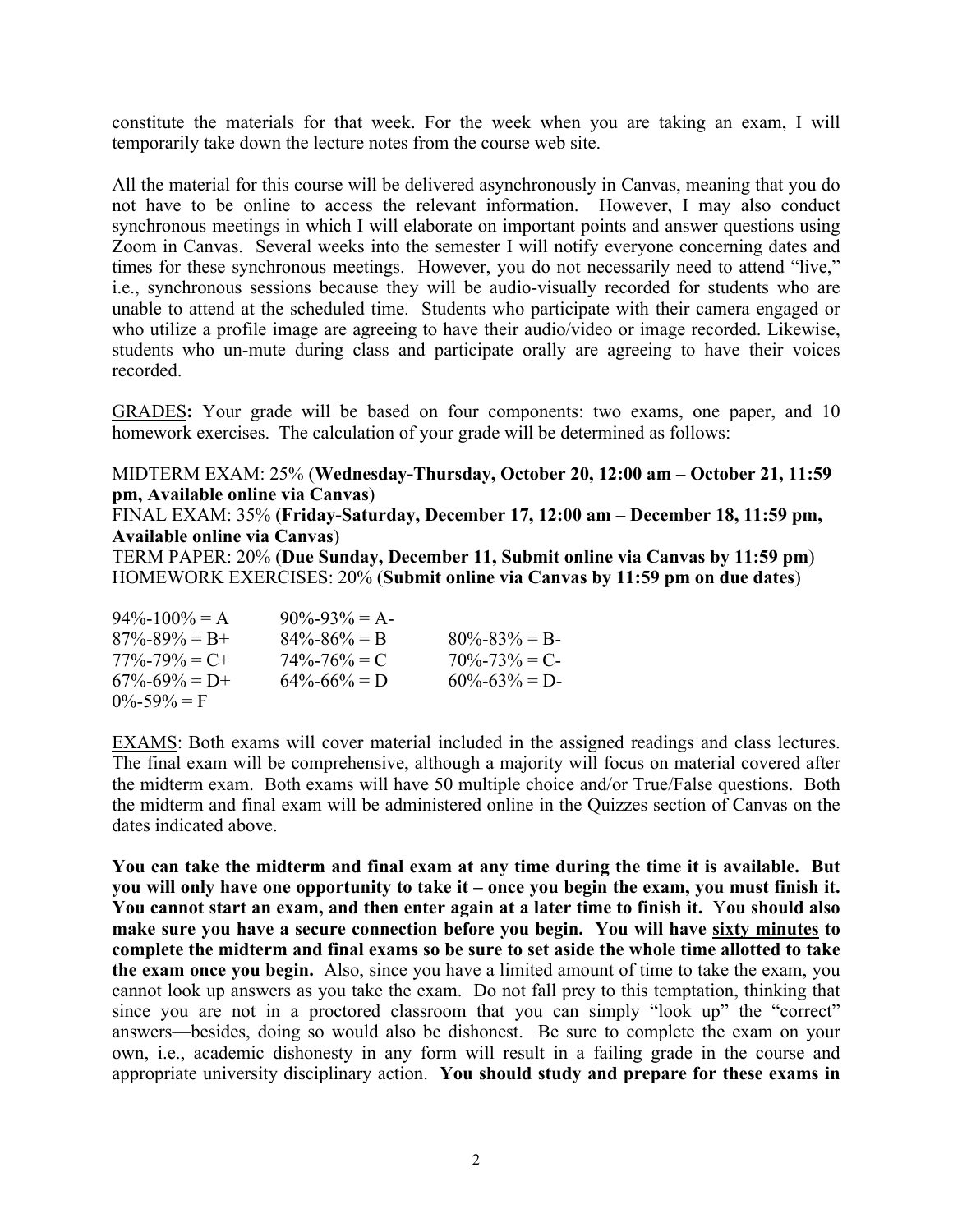**the same way you would any closed-book exam**. I will temporarily close off access to the course notes on the course web site at 11:59 pm on the night before the exams.

*Absolutely no makeup exams will be given without a university-approved excuse*. **If you have a university-approved excuse and miss an exam, get in touch with me immediately, beforehand if possible. If you miss an exam without giving me prior notice, you MUST contact me within 24 hours of that exam, or you will not be allowed to take a make-up under any circumstances.** Also, according to university policy, final examinations cannot be scheduled at a different time during the examination period or at a time preceding the examination period.

TERM PAPER: You will also be required to write a term paper. You will work on this paper throughout the semester in stages, parts of which will be turned in as homework. The final version of the paper is due on Sunday, December 11. Please carefully read and follow the suggested guidelines on how to organize your paper as found in chapter 11 of the Forestiere textbook. The "Paper Progress" section found on pages 285-286 is also very helpful. In other words, chapter 11 in the Forestiere textbook will instruct you on how to organize and write your paper, the components of which you will have already mostly completed as homework exercises throughout the semester (be sure to keep electronic files of your homework assignments, making sure to make any changes and revisions for the final paper as noted in your returned and graded homework assignments). Your paper will be graded based on how well you carry out each of the steps of the research process, including how well written the paper is. All papers should be submitted via Canvas by Sunday, December 11 (Microsoft Word files only, please. Doing so will provide me with the opportunity to use Track Changes to grade, and make comments on, your paper). **No late papers will be accepted**. Again, if you have questions, please ask.

HOMEWORK EXERCISES: You will be assigned various exercises and components from the Forestiere textbook that will contribute to your term paper. The schedule of exercises and paper components is listed in a separate document. Students are expected to complete all the assigned exercises and paper components and submit each homework exercise by the assigned due date and time (Microsoft Word files only, please. Doing so will provide me with the opportunity to use Track Changes to grade, and make comments on, your paper). The exercises and paper components cumulatively count for 20% of the final grade. **No late assignments will be accepted without an approved excuse**.

• The homework exercises and the term paper will require you to use a data set from the World Values Survey (www.worldvaluessurvey.org) and/or the statistical software program SPSS; in fact, you cannot write the term paper without using the data set from the World Values Survey website and SPSS. The Forestiere textbook provides detailed instructions on accessing the relevant data set online as well as how to then use that data set in SPSS (homework exercises 3 and 6 require access to the WVS data set, and homework exercises 7-9 require you to use the WVS data set in SPSS). You will need to download the SPSS statistical software program onto your own computer, which UWM provides to students and faculty free of charge. Here is the link to download SPSS on to your computer: https://uwm.edu/software/spss-student-use/. If you have any problems doing so, please call UWM computer support at 414-229-4040. However, you will only be able to download SPSS if you have a Mac or PC. If you have a Chromebook, the process for accessing SPSS is much more difficult and convoluted, but still doable. Please let me know asap if you only have access to a Chromebook for the semester, and I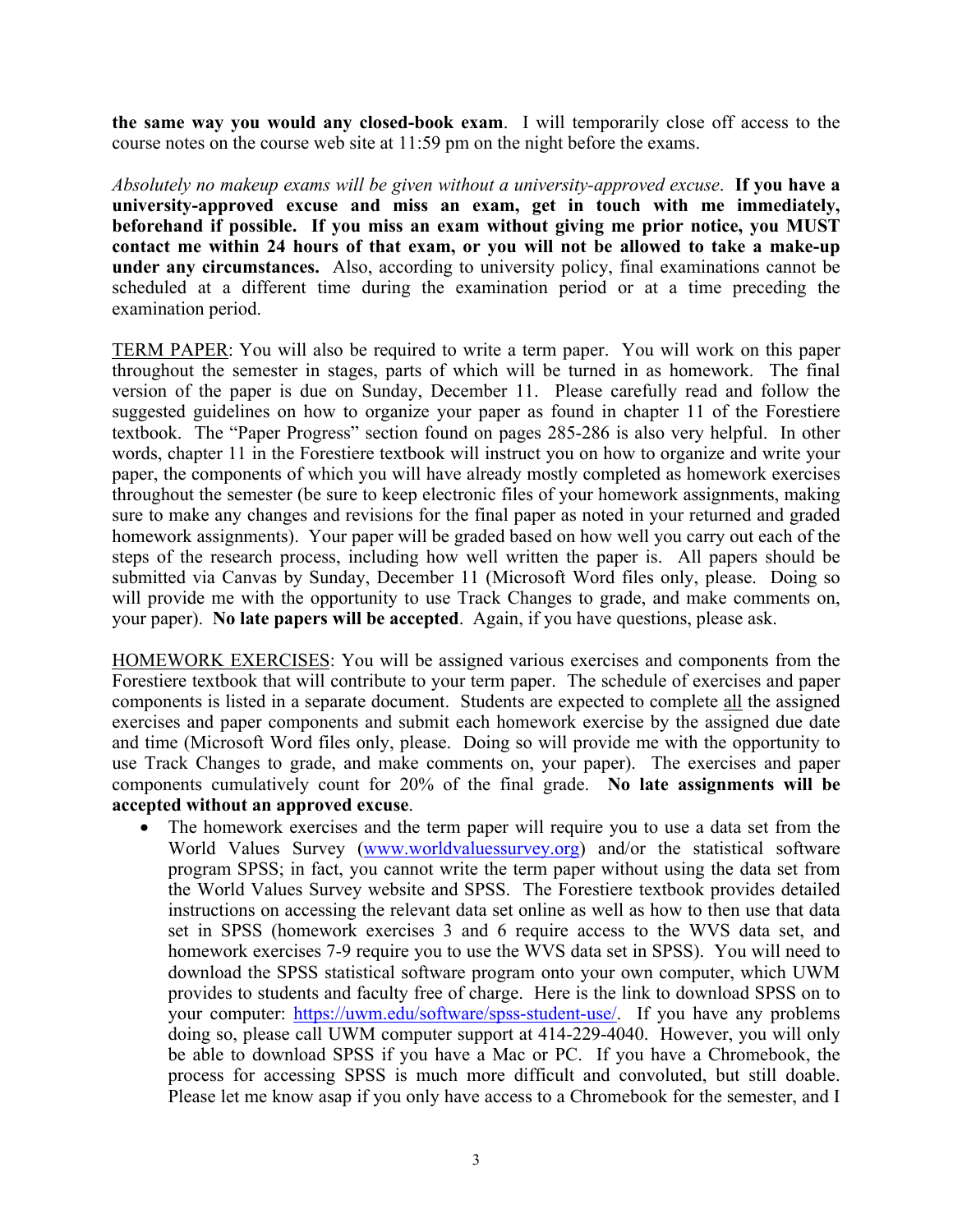can help you access a virtual lab that would allow you to use SPSS. However, your best option is to use a campus computer—if you don't have your own—to complete the homework exercises requiring SPSS.

**PLAGIARISM**: Plagiarism is a representation of other people's work as your own (for example, in directly quoting another source without using quotation marks). Plagiarism can be defined by using Alexander Lindley's definition:

Plagiarism is the false assumption of authorship: the wrongful act of taking the product of another person's mind, and presenting it as one's own (Plagiarism and Originality [New York: Harper, 1957], p. 2). Plagiarism may take the form of repeating another's sentences as your own, adopting a particularly apt phrase as your own, or even presenting someone else's line of thinking in the development of a thesis as though it were your own. In short, to plagiarize is to give the impression that you have written or thought something that you have in fact borrowed from another.

I strongly urge you to access the following link to read a discussion of what plagiarism is and looks like http://library.duke.edu/research/plagiarism/ (watch the video and access the link in the right-hand column entitled "Duke University Plagiarism Tutorial). Another useful link concerning plagiarism as well as information pertaining to grammar and writing can be found by accessing the following link: http://www.plagiarism.org. See the Wisconsin Administrative Code, Chapter UWS 14, entitled "Student Academic Disciplinary Procedures," for a discussion and range of available penalties. Severe penalties (up to the maximum allowed) should be expected for plagiarism or other forms of cheating. Along these lines, you may NOT use a paper that you have written previously, or are currently writing for another course, for this class unless you clear it with me first. Doing so without first consulting me is considered academic misconduct and will be dealt with accordingly.

UWM POLICIES AND PROCEDURES: The University of Wisconsin-Milwaukee has several policies concerning students with disabilities, accommodations for religious observances, students called to active military duty, incompletes, discriminatory conduct, academic misconduct, and so forth available for you to read using the following link: http://www.uwm.edu/Dept/SecU/SyllabusLinks.pdf. I strongly encourage you to access this link and familiarize yourself with these policies and procedures.

**Students in Need**: Any student who faces challenges securing their food, housing, or technology, or is struggling with mental, physical, or emotional health, and believes this may affect their performance in the course is urged to contact the Dean of Students  $(dos@uum.edu)$ for support. Furthermore, please notify the professor if you are comfortable doing so. This will enable them to provide any resources that they may have and can connect you to the Dean of Students as well.

Here is a link to helpful on-campus resources specifically designed to help students: https://uwm.edu/cetl/resources/student-resources/.

Students are encouraged to use a tool called Navigate. This tool can help you learn about academic resources, set up study groups in your courses, make appointments with your academic advisor, get reminders on important dates, and much more. In addition, Navigate allows instructors to send Progress Reports to students throughout the term, allowing for updates on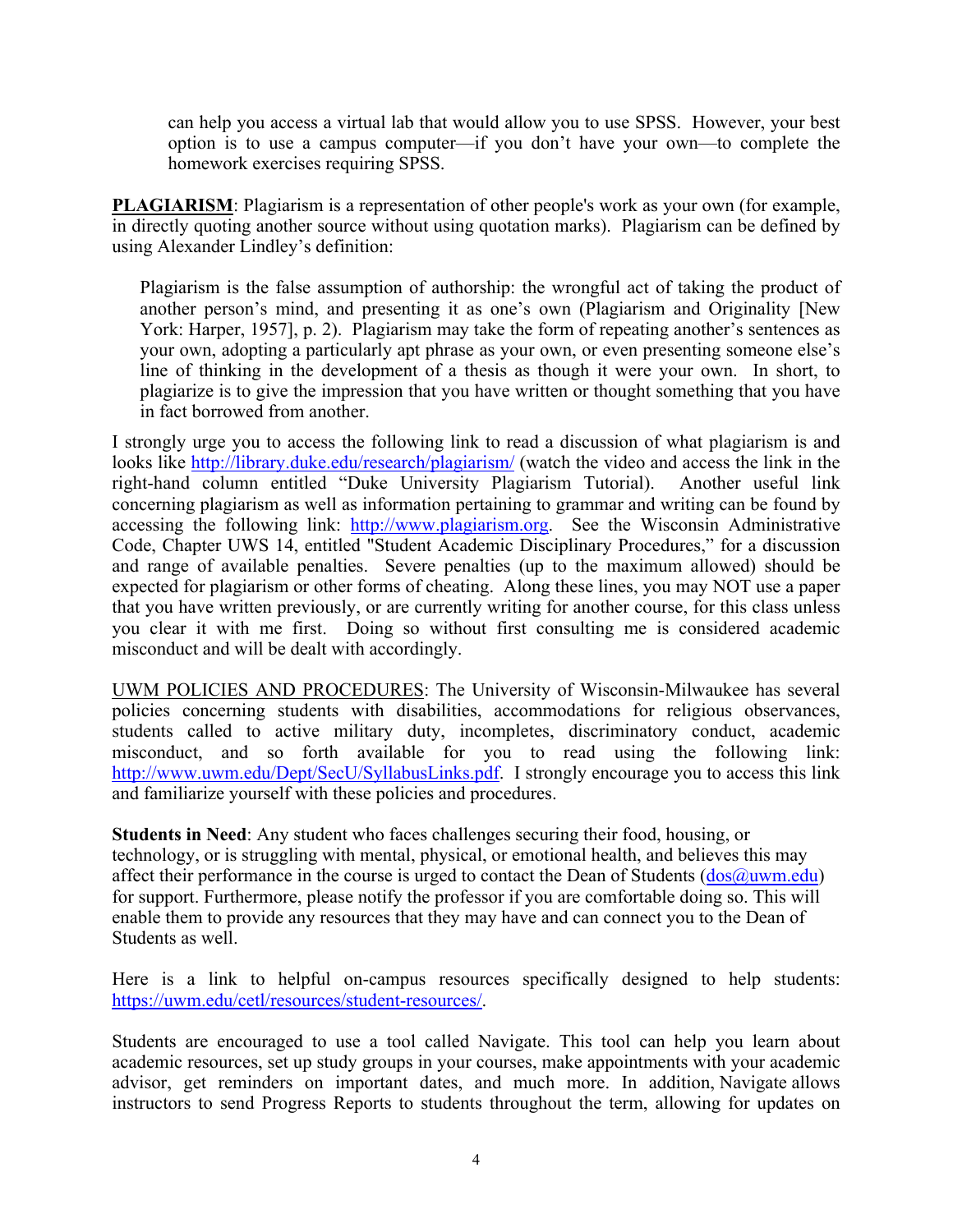your academic progress in a course in addition to your grade. You can log into the platform here: https://uwmilwaukee.campus.eab.com/ or by finding the Navigate link under the Current Students tab on the UWM home page. More information on how you can use Navigate and the app, including tutorials, can be found on UWM's Navigate website.

**Panther Community Health and Safety Standards:** UWM has implemented reasonable health and safety protocols, taking into account recommendations by local, state and national public health authorities, in response to the COVID-19 pandemic. As a member of our campus community, you are expected to abide by the Panther Interim COVID-Related Health & Safety Rules, which were developed in accordance with public health guidelines. These standards apply to anyone who is physically present on campus, UWM grounds, or participating in a UWMsponsored activity:

- All individuals visiting UWM facilities must wear face coverings while indoors;
- Unvaccinated students coming to campus are required to test weekly for COVID-19; and,
- You should check daily for COVID-19 symptoms and not come to campus if you are feeling sick.

Additional details about student and staff expectations can be found on the UWM COVID-19 webpage.

# **TOPICS, READING ASSIGNMENTS, AND EXAM SCHEDULE:**

The following is a tentative outline for the semester, including topics, reading assignments, and exams. Students should have read the assigned material by the class date shown.

# **I. Introduction to the Research Process**

Week 1 – September 1: Class Introduction and basic overview of importance of studying research methods; What is Political Science? The Scientific Method

# **II. Components of Empirical Political Analysis**

- Week 2 September 6: Overview of the Research Process; Problems, Research Questions and Theories (Forestiere, Chp. 1, 2, 3)
- Week 3 September 13: Concepts, Definitions, and Variables; Validity and Reliability, Levels of Measurement, and Units of Analysis (Forestiere, Chp. 3, 4, 6)
- Week 4 September 20: Hypotheses

Week 5 – September 27: Correlations and Causality; Causal Chains and Spuriousness

# **III. Research Designs**

Week 6 – October 4: Experimental Designs (Forestiere, Chp. 5)